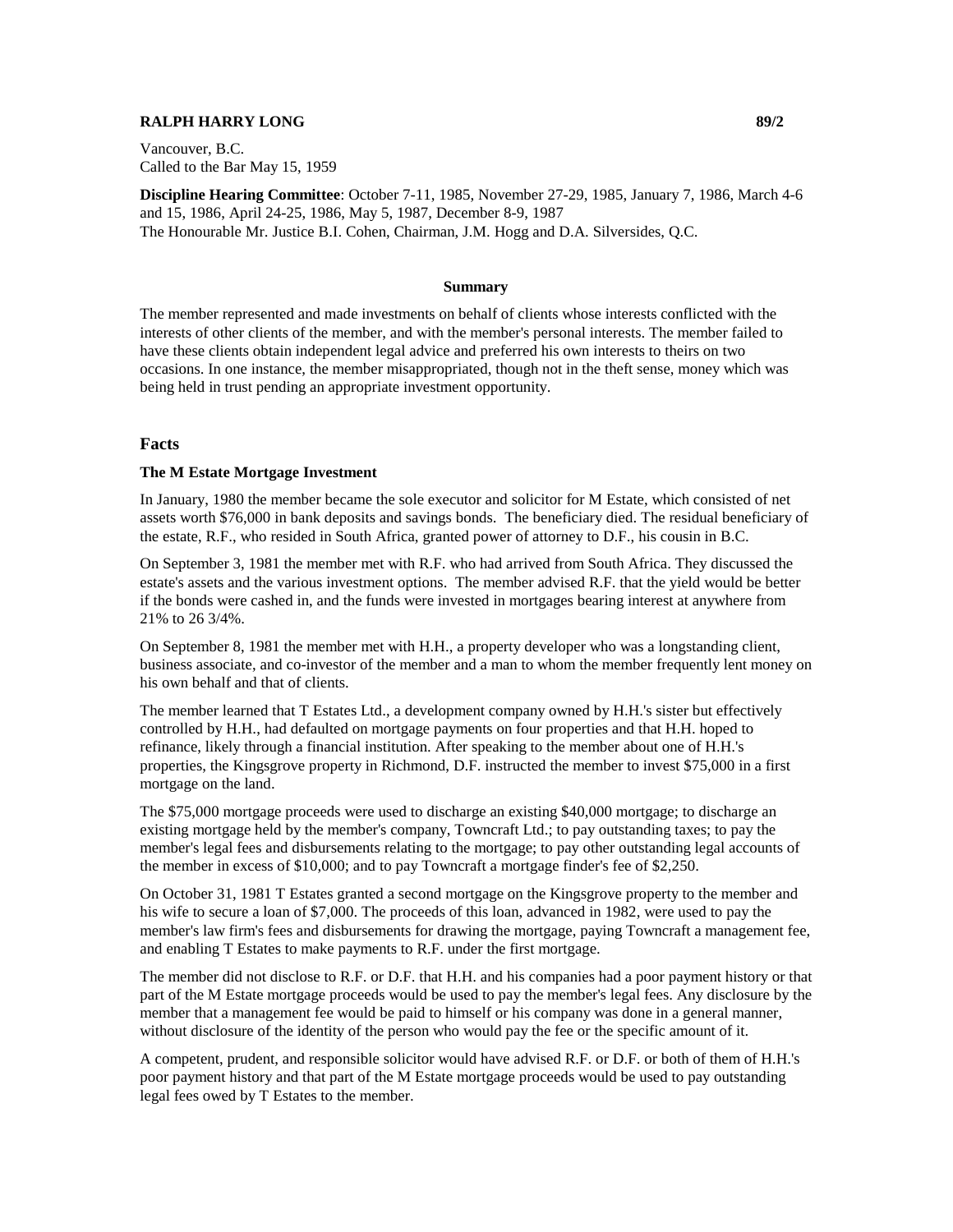In early November, 1981 T Estates granted to another of the member's companies, El Sorrento Ltd., a third mortgage against the Kingsgrove property to secure a \$15,000 loan. T Estates used the proceeds of this loan, in part, to fund payments due under the M Estate mortgage.

T Estate defaulted on payment of the M Estate mortgage in October, 1981 and left the Kingsgrove property without fire insurance. No payments were made until January, 1982 when the member drew four cheques for the arrears. He told R.F. that these cheques represented the first four mortgage instalments. He did not disclose that the payments had not been made on time, that he himself had advanced the funds, or that the mortgage property was not insured against fire.

In late 1981 the member personally advanced substantial sums of money to H.H. and his companies in order that H.H. could make payments on loans given by the member's various clients and co-investors. He continued this practice even though H.H. was having difficulty refinancing his properties and was the respondent in a foreclosure proceeding.

By August, 1982 the member knew, or ought to have known, that H.H. was in serious financial difficulty and he knew, or ought to have known, that loans made to H.H. or his companies were in jeopardy of default and, at best, risky investments. He also knew or ought to have known that real property values in the Vancouver area, which had dramatically increased in 1981, were just as dramatically declining in 1982. Despite these facts, the member obtained instructions from D.F. to renew the M Estate mortgage for a further one-year term from September 15, 1982. At that time M Estate had received one-year's interest, at 21%, in the amount of \$15,706.83.

At the time of the renewal, the member did not inform R.F. or D.F. that H.H. was in financial difficulty, owed mortgage arrears on four properties, and was being foreclosed of his equity on two others; that some or all of the payments on the M Estate mortgage had come from funds lent by the member; that the member was lending money to help H.H. make other mortgage payments; that the member held a second mortgage on the Kingsgrove property as security for a loan of \$7,000 to H.H.; that Kingsgrove property taxes were in arrears; or that strata corporation fees on the Kingsgrove property were in arrears until paid by the member.

A reasonably competent, prudent, and responsible solicitor would have advised a client of these matters.

In December 1982 the member, as second mortgagee, obtained an assignment of rents respecting the property, from T Estate. No payments had been received on the \$7,000 second mortgage, and no monies were ever paid under the rental assignment.

In February 1983 T Estates stopped making payments on the first mortgage. Until then it had paid \$20,971.21 for interest. In October 1983 the member's firm commenced foreclosure proceedings for R.F. An order nisi of foreclosure and a personal judgment against H.H. were obtained for \$95,895.39 plus costs.

The member himself was not named on the foreclosure petition because his \$7,000 second mortgage, in respect of which he had received no monies, had been discharged several days before the petition was filed in exchange for shares in E.S.P. Ltd., an H.H. company which planned to develop a Surrey sub-division. The member accepted these shares without the knowledge or consent of R.F. and so preferred his own interest.

The Kingsgrove property was sold for \$77,000; the Hearing Committee calculated that the M Estate suffered a \$36,051.75 deficiency on its \$75,000 mortgage investment, and determined that it was not recovered. The Committee concluded that if R.F. had not renewed the mortgage in September 1982 the estate would have suffered a substantially smaller deficiency.

## **The H Investments**

The member began acting as solicitor for Mr. and Mrs. H in 1962. When Mrs. H was widowed in 1978 the member probated her husband's estate and placed the estate assets in term deposits. He later asked Mrs. H for permission to invest these funds on her behalf in mortgages.

Mrs. H co-invested substantial sums with the member and his wife. Some of these investments were in mortgages or property owned by H.H. In the summer and fall of 1982, several of these properties were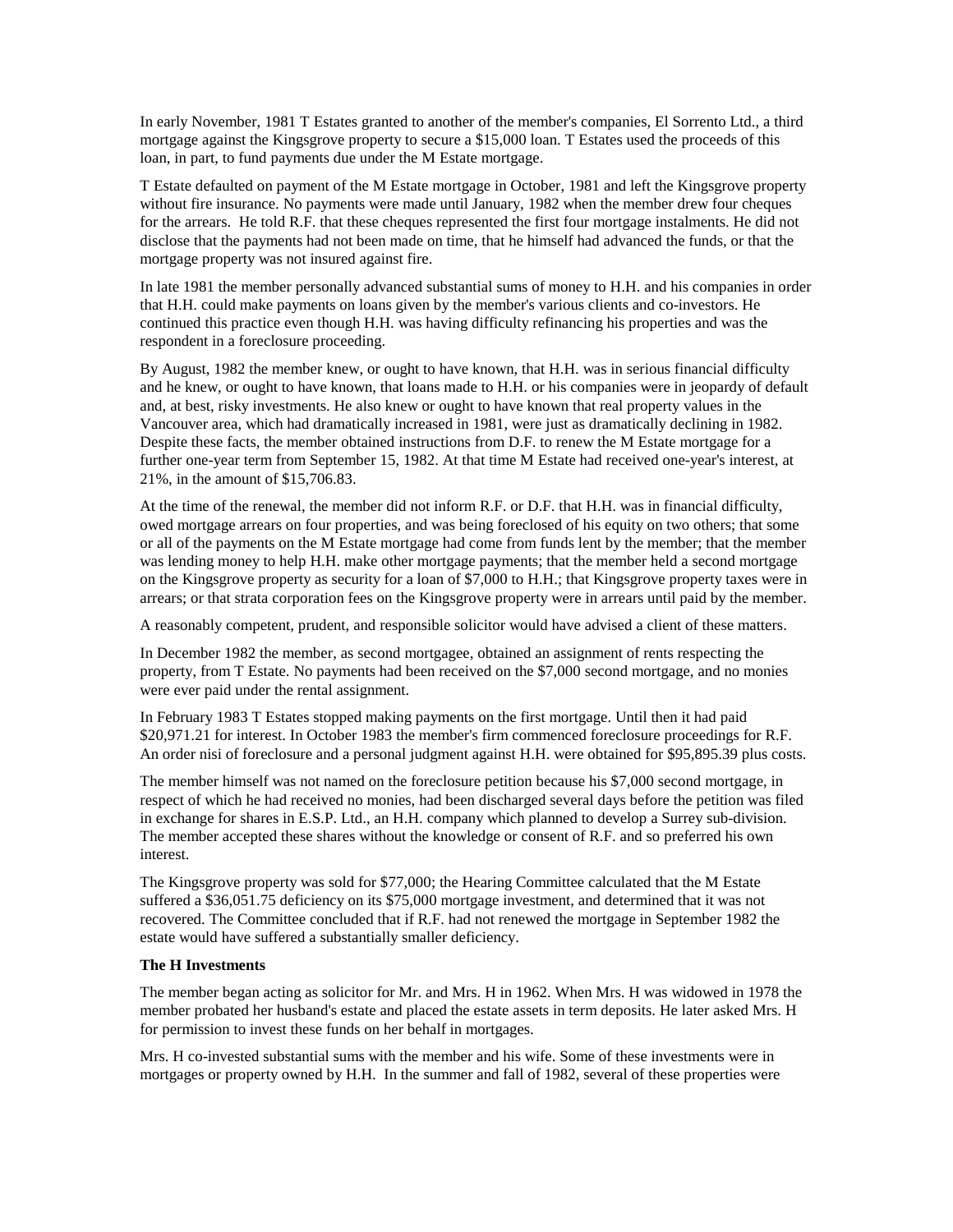under foreclosure and Mrs. H expressed concern. The member agreed to take her out of the H.H. mortgages, provided she re-invest the funds in other investments of the member.

Mrs. H gave the member \$73,500 to so invest. The member placed \$20,000 in a mortgage on property owned by Towncraft, one of his companies. At that time the property was worth \$35,000 but it was encumbered with mortgages with a face value of approximately \$90,000.

The member then transferred shares in E.S.P. Ltd. from him and his wife to Mrs. H for \$30,000. E.S.P. Ltd. anticipated purchasing a Surrey property from Tri Holdings Ltd., another company owned by the member, but a caveat placed on title by the original vendor prevented the transfer. The member turned Tri Holding's shares over to E.S.P. Ltd. but the Surrey property was ultimately foreclosed and the shares became worthless.

Of the \$73,500 paid by Mrs. H to the member, \$50,000 was placed in these investments. Without Mrs. H's knowledge, authority, or consent, the member paid out the balance of \$23,500 to himself and his wife for their own purposes. More than two years later, and after the Law Society's investigation had begun, the member repaid Mrs. H the \$23,500.

## **The L Investments**

The member had been the family solicitor for Mr. and Mrs. L and their son since the 1960's. The member acted for them when they sold the family hotel in 1963. Part of the proceeds from the sale were given to the member to invest for Mrs. L; some of these funds were put into mortgage investments.

One of these investments was an interest in the second mortgage on the Surrey property being developed by E.S.P. Ltd. Mrs. L advanced money for her interest well before the mortgage was registered. The member and his company, El Sorrento, also had an interest in this mortgage.

On the member's advice, all second mortgagees converted their interests into shares in E.S.P. Ltd. and discharged the second mortgage. Mrs. L's money was given to E.S.P. Ltd. long before her shares were actually allotted and before the company had acquired its major asset, the Surrey property. When the Surrey property was foreclosed, Mrs. H, the member, and El Sorrento had to make a claim to the sale proceeds paid into court.

The member had Mrs. L make several loans to H.H. who he knew was in financial difficulty. The member also made a mortgage loan on her behalf to another of his developer clients, F, for the development of a property in which the member himself held an interest.

At no time during these transactions did the member have Mrs. L obtain independent legal advice.

### **The T Investments**

### **The West Broadway Property**

In 1982 the member held a third mortgage on a West Broadway Avenue property, owned by the member's developer client F. The first mortgage of approximately \$350,000 was held by C Bank and a second mortgage of \$240,000 was held by the B.C. Lions Society.

Since 1978 the member had been almost continuously involved with this property as an encumbrance holder, either personally or through his company or with his clients. The Committee concluded that the member was fully aware of the property value trends, and their effect on the market value of this property. It had been appraised at \$585,000 in June 1981, at \$850,000 in October 1981, and a 1985 historical appraisal showed a \$700,000 value at April 1982 and \$425,000 at April 1983. As third mortgagee he was in a very unfavourable position, particularly if either the first or second mortgagee elected to realize on its security.

In October 1982 the member informed his client T, who had expressed an interest in buying his own office building, that the West Broadway property might be available for purchase. F formulated a proposal for developing the property, and provided T with the October 1981 appraisal and a Vancouver magazine article in support of his asking price of \$850,000.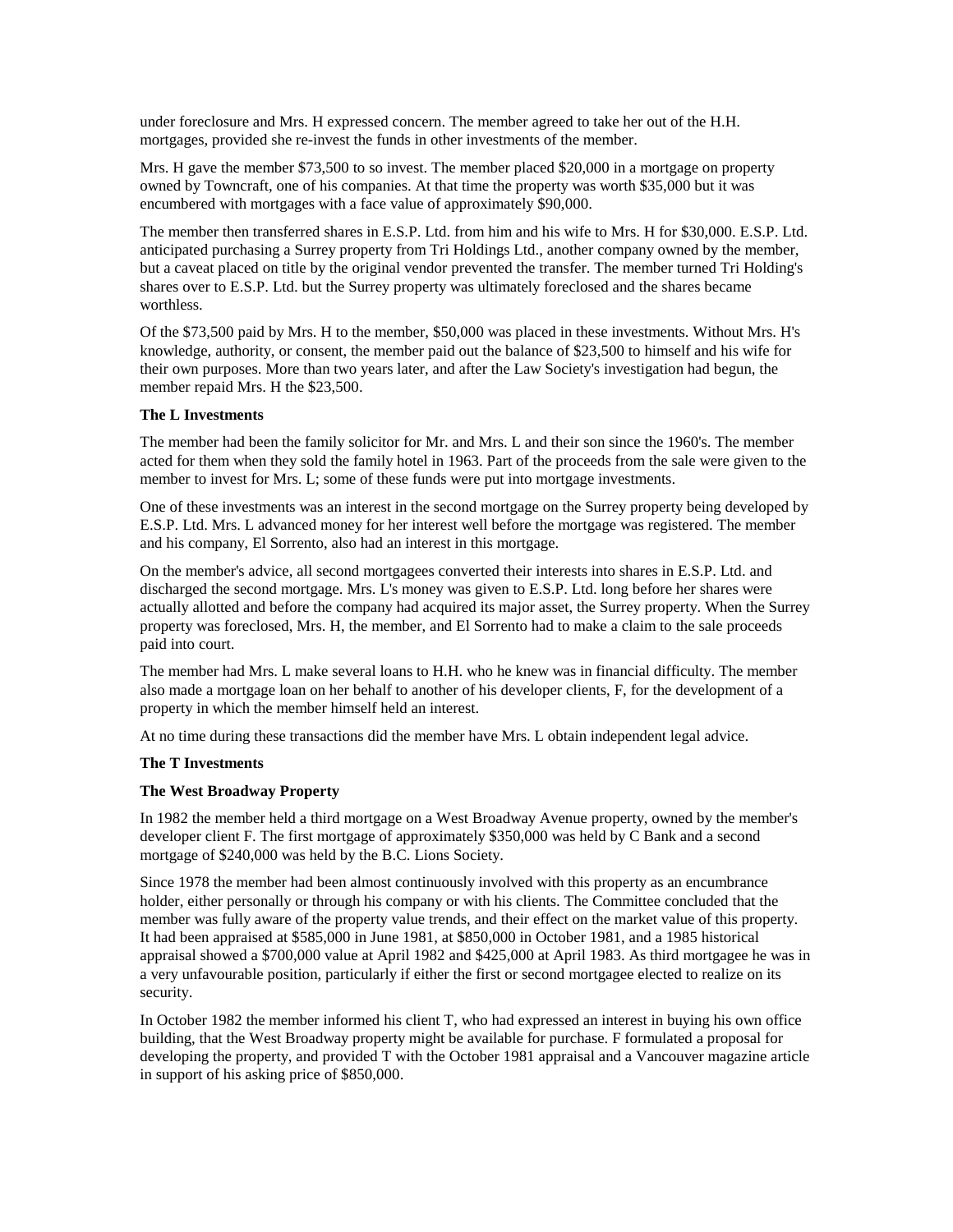The member accepted from T a \$50,000 deposit for the purchase of an interest in the land. The member knew or ought to have known that the value of the property lay somewhere between \$425,000 and \$700,000, but he did not advise T to obtain a current appraisal before purchasing. The member accepted T's deposit, although T had no security for his deposit and there was no agreement as to T's interest in the property, the purchase price, the proposed development of the property or the closing and adjustment dates.

A competent solicitor would have advised T that it was not in his interest to make this deposit in the circumstances.

After receiving the \$50,000 deposit, F authorized payment of those funds to the member to pay down the member's third mortgage on that property.

On December 30, 1982, T acquired a one-half interest in the land. In 1983 F's company defaulted on payments under the C Bank and Lions Society mortgages. The Lions Society, as second mortgagee, and El Sorrento, as third mortgagee, agreed to assume half ownership of the property instead of foreclosing. After registration, T held a 50% interest, the Lions Society a 32.1% interest and El Sorrento a 17.9% interest. The C Bank first mortgage remained on title.

In the spring of 1983 the market value of the property had dropped to \$425,000, and the member knew or ought to have known of this decline.

In May of 1983 the member was in financial difficulty. He arranged with F that, in addition to using T's \$50,000 deposit, the member or his companies were to receive other money or interests advanced by T for his purchase of the West Broadway property.

In early 1984 the member applied on behalf of all the owners to refinance the C Bank mortgage. He obtained a \$250,000 loan from another financial institution, although only \$200,526.69 was required to discharge the C Bank mortgage and pay related costs and taxes.

The member used the additional \$49,000 as "working capital" for his own company. He thereby obtained a benefit of 43.8% of the mortgage proceeds, while his company owned only a 17.9% interest in the property.

### **The E.S.P. Ltd. Shares**

In September, 1982 T paid \$50,000 to the member to invest in shares in E.S.P. Ltd. The member controlled this company and acted as its solicitor. He also acted as solicitor for the registered owner of the development lands, some mortgagees, and most of the other shareholders, including T.

There was no shareholders agreement in place, which would have been of concern to an independent solicitor advising T.

## **Decision**

The member was found guilty of misappropriation and professional misconduct.

### **Reasons**

#### **The M Estate Mortgage and Investment**

#### **Conflicting Client Interests**

The member acted for the M Estate when the estate's interests conflicted with the interests of other clients of the member.

Although the member purported to act solely for the M Estate in the preparation and registration of its mortgage, the member had a continuing solicitor/client relationship with H.H. on different matters relating to the Kingsgrove property.

The interests of the M Estate also conflicted with the interests of clients of the member who held mortgage investments with H.H. that were in arrears by late 1981. If the M Estate mortgage had not been renewed, H.H. could not have refinanced the Kingsgrove property or made payment to those other clients.

#### **Conflicting Personal Interests**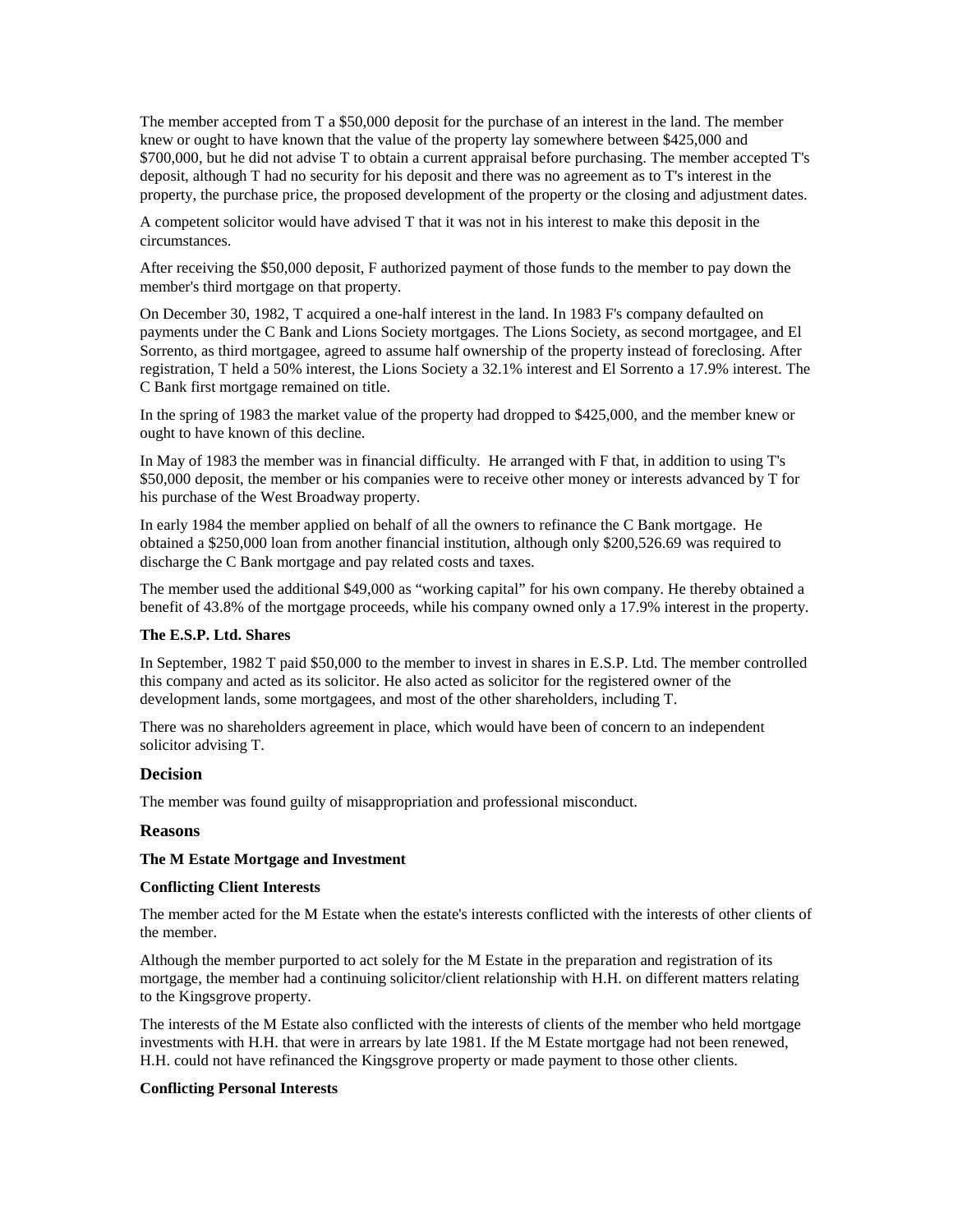The member acted for the M Estate when his duty to the estate conflicted with his personal interests. He also preferred his own interests to those of the M Estate. For example:

- 1. the member's company stood to make a profit from the management fee charged for arranging the M Estate mortgage and it was not in the member's interest to disclose any information which could have discouraged this investment;
- 2. the member charged the rents from the Kingsgrove property as additional security for his second mortgage loan, instead of allowing the M Estate this additional security;
- 3. the estate suffered a deficiency on foreclosure, whereas the member received shares from H.H. in satisfaction of his loan;
- 4. because the member was lending H.H. money to keep up mortgage payments, it was in his interest, but not in that of the M Estate, that the estate renew its mortgage.

## **The H Investments**

The member deliberately led Mrs. H to believe that she was selling risky investments in order to acquire safe investments, and leaving a balance in trust for future investment on her behalf by the member. The member misappropriated \$23,500 of these funds.

## **The L Investments**

The member acted for Mrs. L when her interests conflicted with the interests of other clients of the member, or with the member's own interests. He further failed to have Mrs. L obtain independent legal advice.

## **The T Investments**

The member acted for T when T's interests conflicted with those of other clients of the member and with the member's own interests.

The member, his wife, and El Sorrento held a third mortgage on the West Broadway property, which mortgage was likely without value in December, 1982. As the member was in financial difficulty, it was in his interest to recover as much money as possible under the third mortgage. It was not, however, in the interest of T to purchase property for double its true value. The member knew or ought to have known that the property's value was far less than T was agreeing to pay for it. At no time before the transaction completed did the member disclose this information to T, although he had a duty to do so.

When refinancing the property in early 1984, the member used part of the mortgage proceeds for his own benefit. He obtained this money by using his clients' equity. His interest in obtaining as much money as possible to allay his financial difficulties conflicted with that of his clients to share in the proceeds proportionately.

The member also preferred his own interests by taking money from T to invest in E.S.P. Ltd. when there was no agreement in place to protect T.

The member failed in his duty to have T seek independent legal advice in these transactions.

# **Penalty**

The member was suspended on August 31, 1984 during a Law Society investigation, pending a discipline hearing. The interim suspension was lifted in May, 1985.

The member's discipline hearing was held on different dates between October, 1985 and May, 1987 and submissions as to penalty were made on December 8 and 9, 1987.

On December 9, 1987 the Hearing Committee ordered that the member:

- 1. be suspended for two years, in addition to the nine-month suspension already served;
- 2. pay a fine of \$10,000;
- 3. pay \$2,500 toward the costs of the proceedings